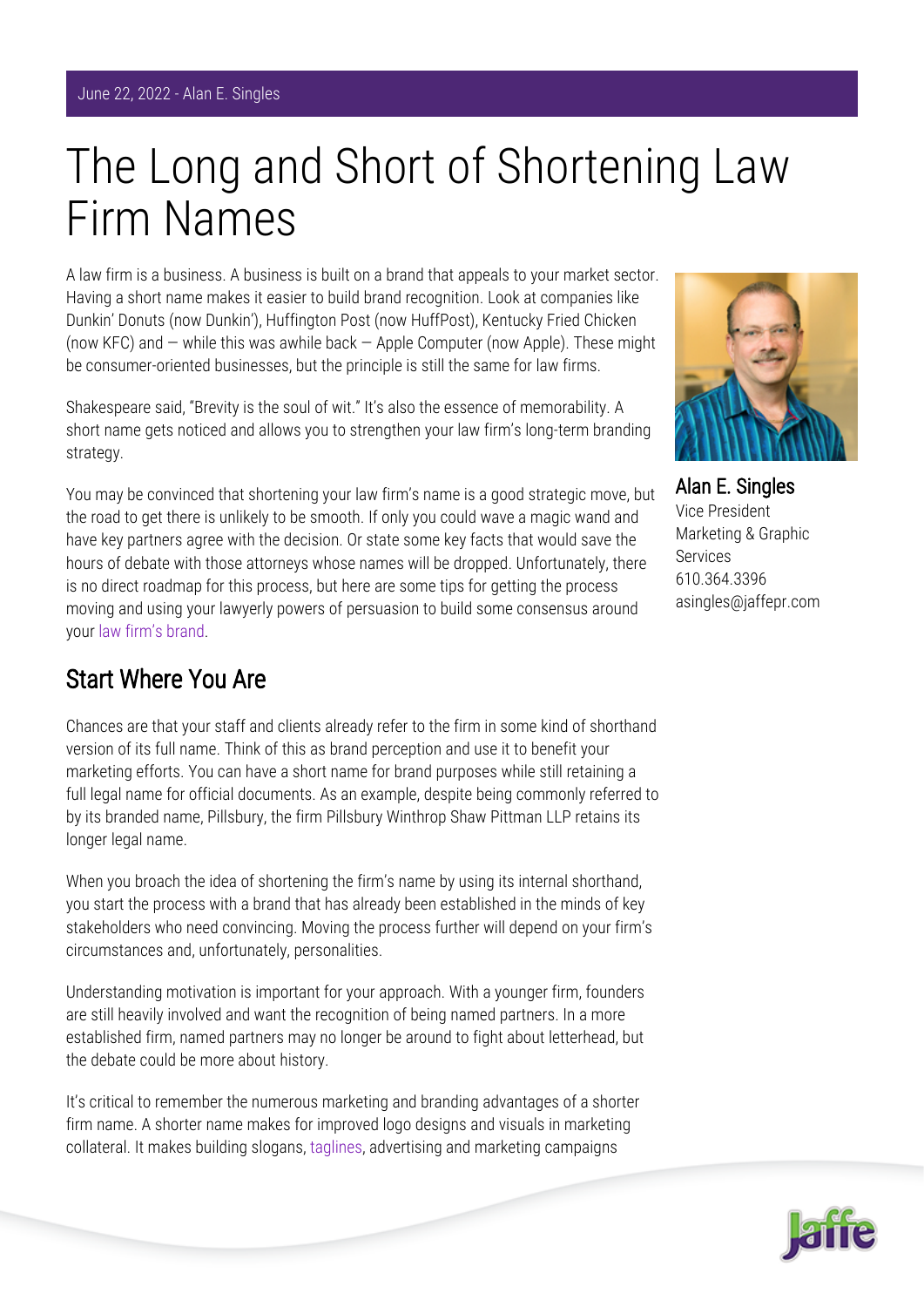easier. It gives attorneys and employees a simpler, more memorable name when discussing your law firm in the community, or recommending you to potential clients. As a whole, a shorter name helps create a stronger, more consistent brand identity for your law firm.

Just make sure to consider the ethical rules that may apply to your firm's official name, as well as any newly shortened or branded names you may use.

## Do a Brand Assessment

Rebranding can be a difficult process. Repositioning your firm's identity in your community is often a long-term effort, especially if you have already built a strong reputation. That is why it is important to include a brand assessment early in any rebranding process.

A brand assessment involves interviewing people at all levels in the firm, from the support staff to a mix of associates and partners, as well as clients and vendors. Ask everyone to speak candidly about their perception of your firm's purpose, core values, culture and overall business goals. What are the key characteristics that make your firm what it is, and what makes your firm stand out?

These responses should create a picture about how your firm is viewed both externally and internally. It's a way to understand your firm's identity  $-$  its brand. From here, you can determine how your name fits the brand and whether it should change.

## Rebranding Challenges

Should you decide to move forward with a shorter firm name, be aware of all the places you need to make a change. Your firm name and the logo are floating out there with numerous sponsorships, ad placements and directory listings. Make sure you update your directory listings throughout the internet and all web properties, because your name, address and phone consistency are very important for SEO and online visibility. Internally, you will need to update your logo on letterhead, signage, marketing materials (including business cards) and style guide to solidify the new brand. You [law firm's style guide](https://www.jaffepr.com/insights/create-consistency-law-firm-style-guides) is important in making sure that every person in the firm knows how to use the new firm name and brand. Celebrate the change and include everyone in the firm as part of the process.

And don't forget PR! You'll want to do press releases to general, trade, legal and association outlets; website announcements; client alerts and personal messages; and maybe even a "new name" party.

Some people might see shortened names as a branding trend, but having a shortened law firm name has emerged as one of the top ways to build your firm's brand identity  $-$  and the new name will carry the firm into the future. If you don't think it is the right time to tackle the process, or not the right move for your firm, consider the long-term benefits of a shortened name and how it affects your firm's recognition in the business community. A shorter name can bring growth to your law firm.